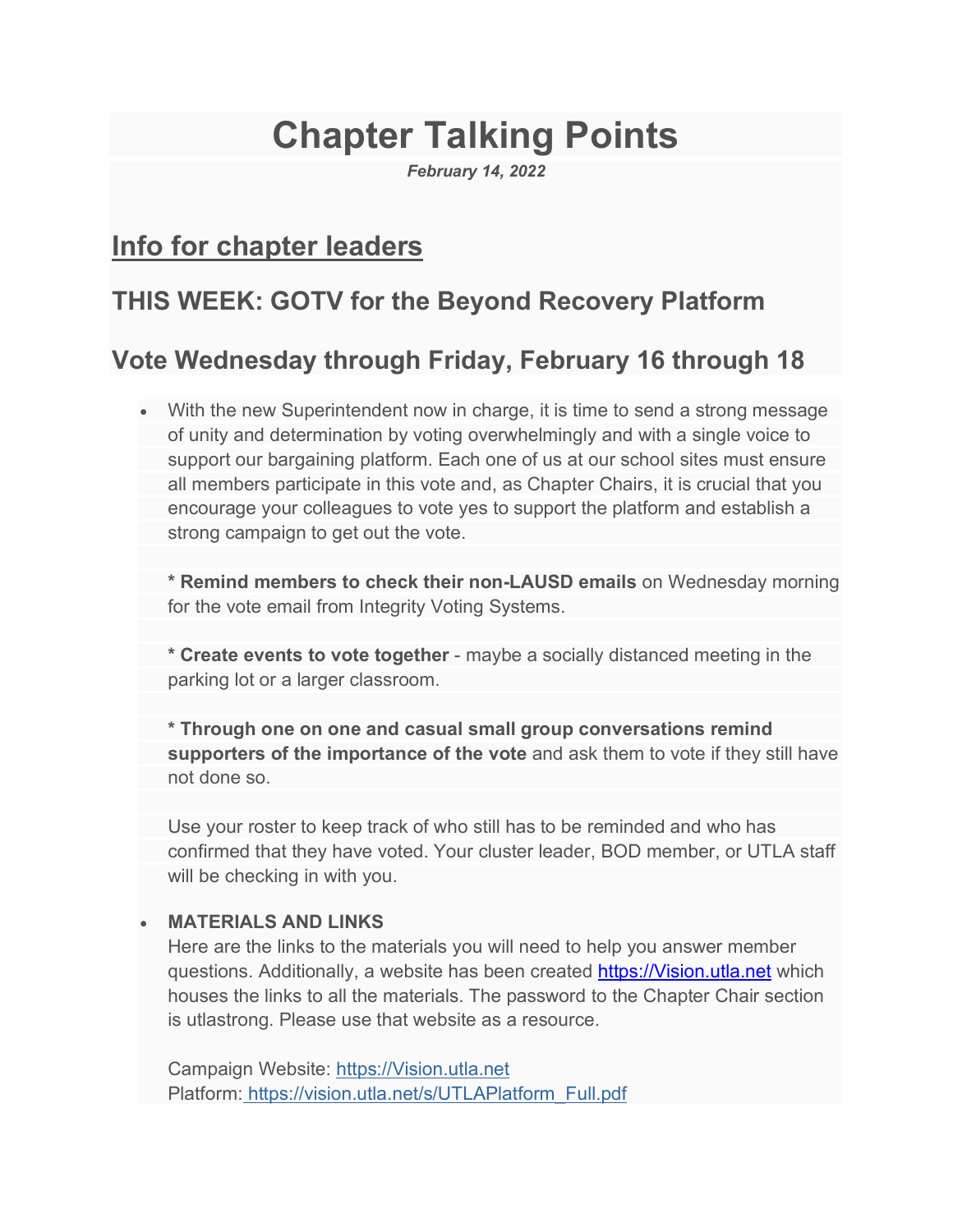# **Talking points for chapter meetings**

### **February 16-18: Vote YES to go Beyond Recovery**

• After hundreds of meetings between you and your colleagues and your communities, we developed the Beyond Recovery Platform.

**The Beyond Recovery Platform reflects the things that we need to address now to ensure our success as educators** and our students' success inside, and outside, the classroom. The platform represents broad goals that will be developed into contact demands for negotiations beginning in the spring with LAUSD.

This collective effort is why this platform has been endorsed by:

- 100% of our Board of Directors
- 97% of our Chapter Leaders during last month's Citywide Leadership Meeting

**This week, UTLA members will be engaging in the next step of this democratic process and voting on the Beyond Recovery platform.**

With your YES vote, you are saying:

- YES to fighting for higher salaries and improved working conditions
- YES to fighting for wifi for students and updated tech for all
- YES to fighting for smaller class sizes and caseloads
- YES to fighting for support for student mental health and social needs

**Check your personal email on Wednesday morning, February 16, for the voting email from Integrity Voting Systems** and cast your ballot by Friday, February 18, at 5 pm.

We will not accept temporary band-aids. We are demanding sustainable support for COVID recovery and the recovery of our public education system.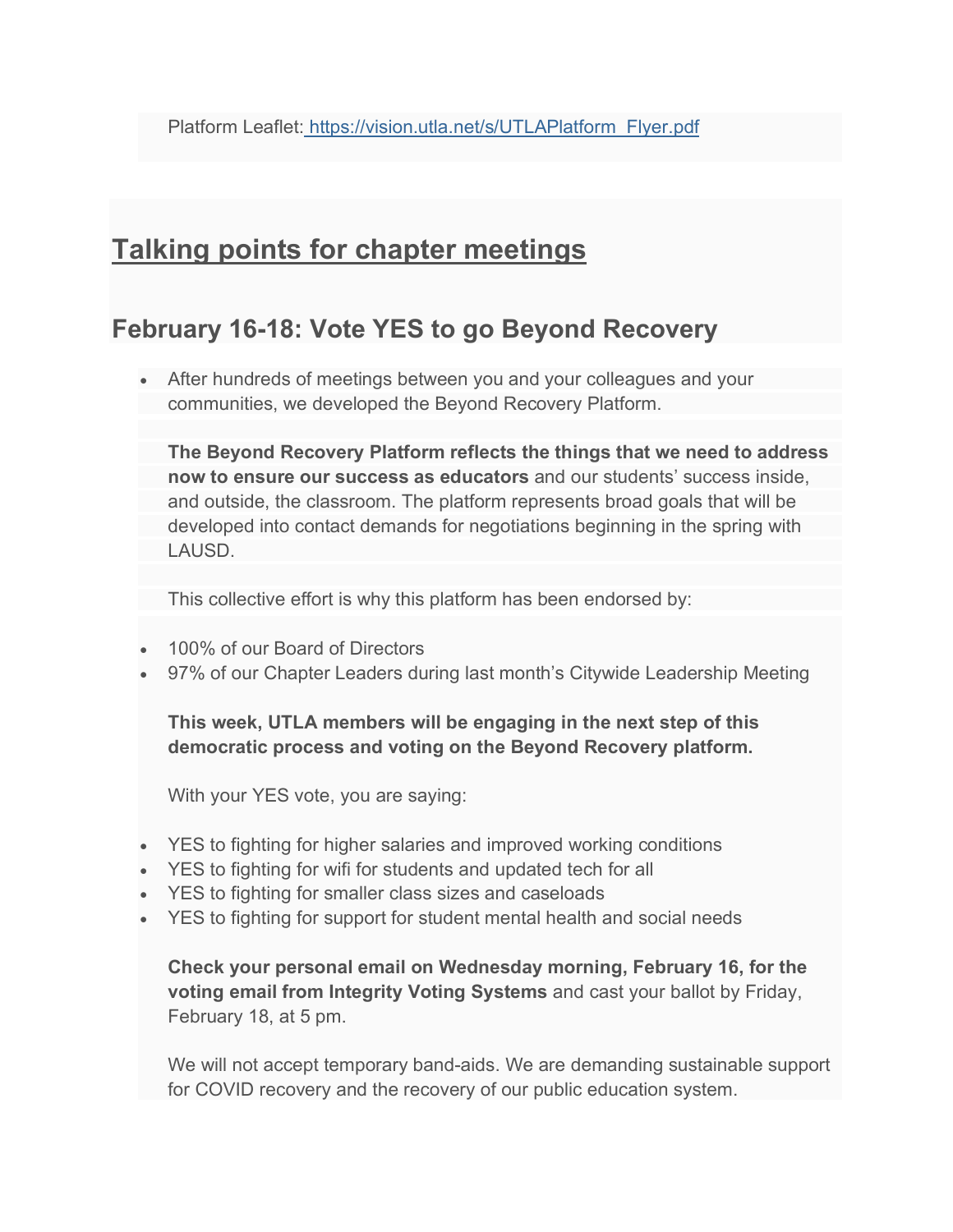Beyond Recovery: The Fight for LA Schools flyer The Beyond Recovery Platform

#### **VIDEO: "A clear and bold vision**

• Henry Garcia, a fifth-grade teacher at 107th Street Elementary, talks about the importance of a solid vote of support for the Beyond Recovery Platform. **"I'm voting yes on the Beyond Recovery platform because it demonstrates a clear and bold vision** for increasing academic success for students, improving working conditions for educators, and advancing racial and economic justice in our communities.

"The platform proves these ideas are not mutually exclusive. Fighting for any of these doesn't have to come at the expense of another. **We can prioritize care for students and their families, educators, public schools, and our neighborhoods simultaneously."**

Watch Henry Garcia's video here.

#### **Safety updates**

- **MASKING:** The state has moved recently to lift some masking requirements, and LA County has signaled that it may do so soon. Per our agreement with LAUSD, any changes on masking this school year must be negotiated. Masking for staff and students has been a key element of the strategy to keep our schools and communities safe and protect our youngest students, who are unable to be vaccinated at this time. COVID positivity rates are on the decline, but it would be premature to stop masking at school sites while the virus is still widespread in our communities.
- **COVID SICK DAYS:** This month, lawmakers passed legislation (SB 114) providing up to 80 hours of supplemental COVID paid sick leave for most workers, a benefit that had expired September 21, 2021.

UTLA members, under our June 2021 Sideletter, Section VI-B, are already covered for paid COVID leave days (as many days as needed when required to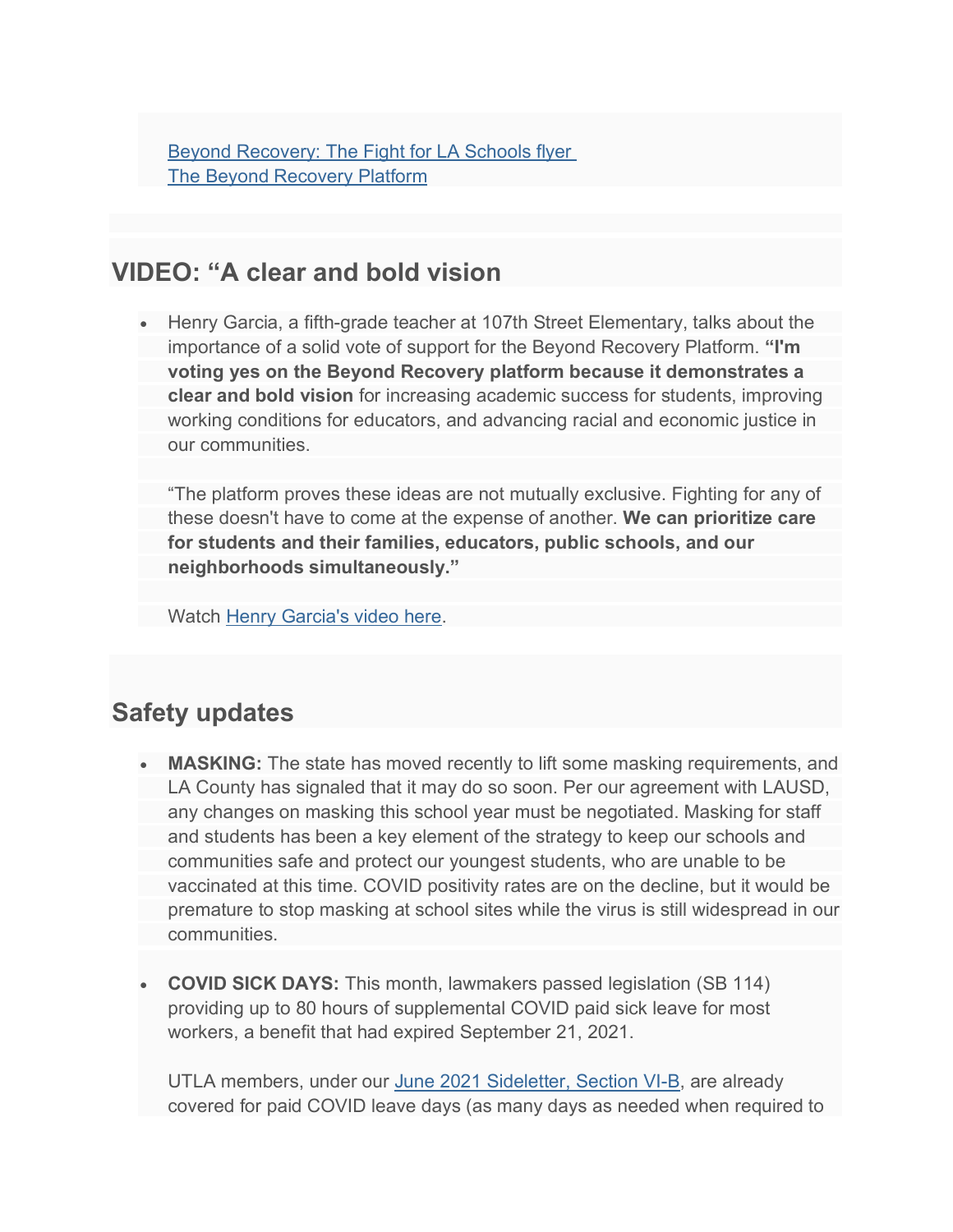isolate at home after a positive COVID test) for themselves. The state supplemental COVID paid sick leave also covers employees unable to work because they are caring for a family member who is required to isolate. Read more info on this CTA Fact Sheet.

• **TESTING:** Regular COVID testing of students and staff will continue through the end of February. We are advocating that the testing continue. Like masking, regular testing has been a key to keeping our schools and communities safe.

#### **UTLA endorses Rocio Rivas for LAUSD School Board**

• On Wednesday, February 9, the UTLA House of Representatives — the largest policy-making body of the 35,000-member union — voted overwhelmingly to endorse Dr. Rocio Rivas for the LAUSD School Board District 2 seat in the June 2022 primary election. The endorsement follows previous endorsements of Dr. Rivas by UTLA's political action committee (PACE) and Board of Directors.

Dr. Rivas is both an LAUSD graduate and parent of an LAUSD student. She currently serves as Policy Deputy for LAUSD District 5 Board Member Jackie Goldberg, specializing in policy development that advocates for charter school oversight, early education, dual language and bilingual education, magnets, and arts education, among other critical areas.

"As educators, we are proud to stand with Dr. Rocio Rivas, an ally in the fight for safe schools and a future better than the pre-COVID status quo," UTLA President Cecily Myart-Cruz said. "We know a genuine and complete recovery must address previously existing needs exposed by this pandemic: more funding, more programs for students, and more support for educators. We look forward to a positive, issues-focused School Board campaign in District 2 that uplifts the needs of our school communities."

UTLA has not endorsed primary candidates for the LAUSD District 4 and 6 School Board seats on the June 2022 ballot.

Learn more about Dr. Rocio Rivas

## **Student-led police-free schools event February 26**